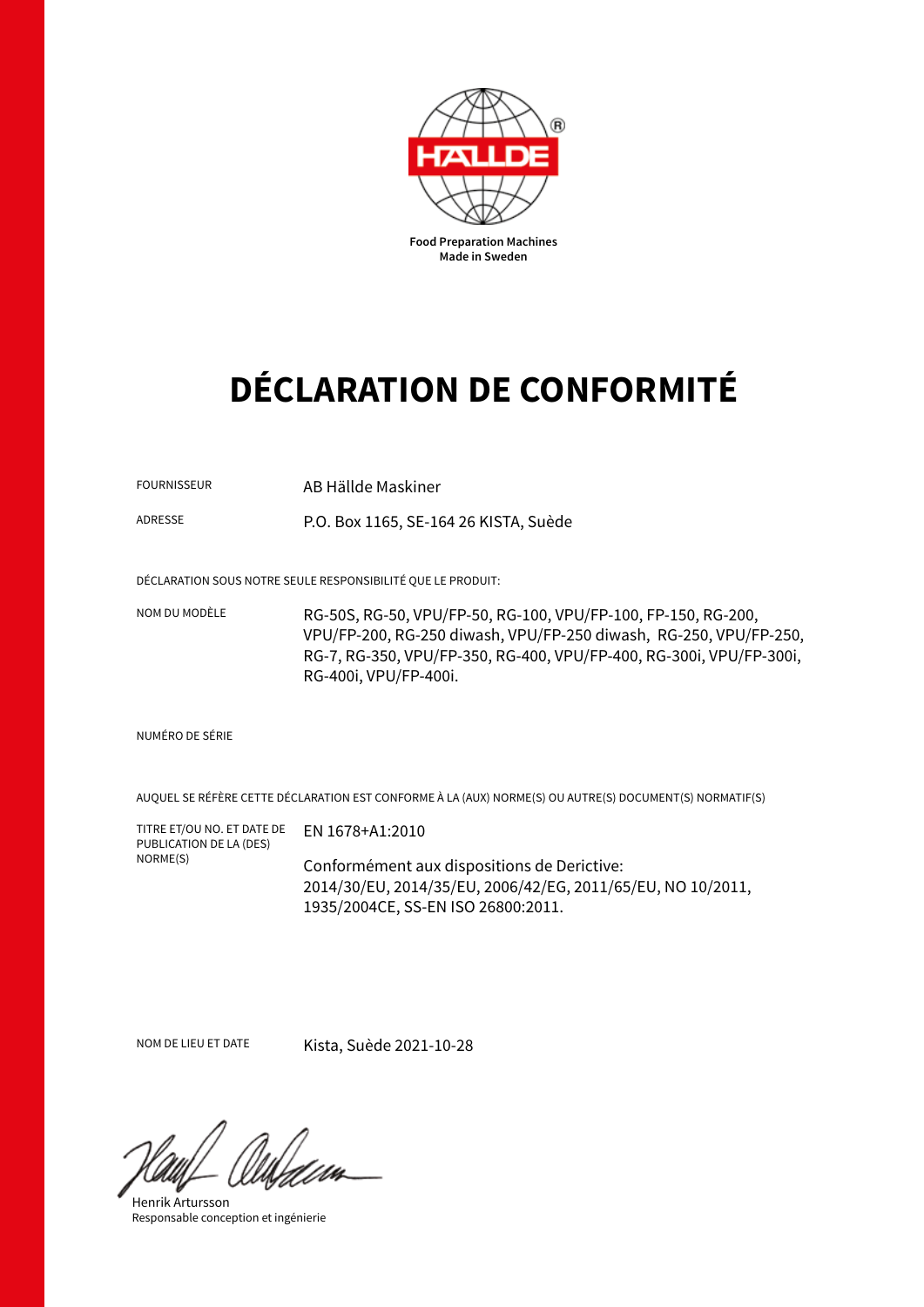

# **DÉCLARATION DE CONFORMITÉ**

FOURNISSEUR AB Hällde Maskiner

ADRESSE P.O. Box 1165, SE-164 26 KISTA, Suède

DÉCLARATION SOUS NOTRE SEULE RESPONSIBILITÉ QUE LE PRODUIT:

NOM DU MODÈLE CC-32S, CC-34.

NUMÉRO DE SÉRIE

AUQUEL SE RÉFÈRE CETTE DÉCLARATION EST CONFORME À LA (AUX) NORME(S) OU AUTRE(S) DOCUMENT(S) NORMATIF(S)

TITRE ET/OU NO. ET DATE DE PUBLICATION DE LA (DES) NORME(S)

EN 12852+A1:2010 EN 1678+A1:2010

Conformément aux dispositions de Derictive: 2014/30/EU, 2014/35/EU, 2006/42/EG, 2011/65/EU, NO 10/2011, 1935/2004CE, SS-EN ISO 26800:2011.

NOM DE LIEU ET DATE Kista, Suède 2021-10-28

Henrik Artursson Responsable conception et ingénierie